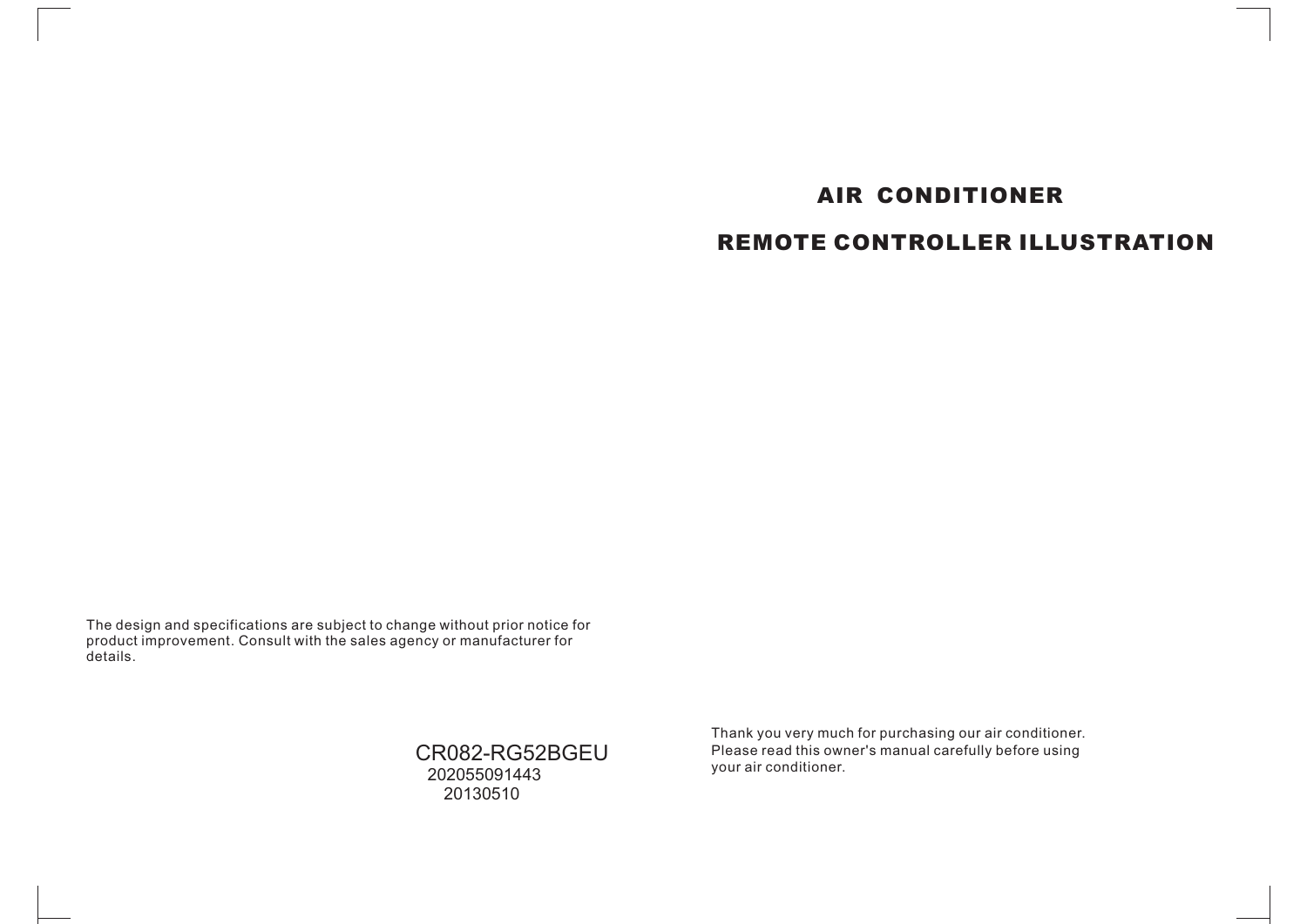## **CONTENTS**

0

#### **Handling the remote controller**



#### **Location of the remote controller.**

- Use the remote controller within a distance of 8 meters from the appliance, pointing it towards the receiver. Reception is confirmed by a beep.
- Keep the remote controller where its signals can reach the receiver of the unit.

### **ACAUTIONS**

- The air conditioner will not operate if curtains, doors or other materials
- block the signals from the remote controller to the indoor unit.
- Prevent any liquid from falling into the remote controller. Do not expose the remote controller to direct sunlight or heat.

If the infrared signal receiver on the indoor unit is exposed to direct sunlight, the air conditioner may not function properly. Use curtains to **prevent the sunlight from falling on the receiver.** 

If other electrical appliances react to the remote controller. either move these appliances or consult your local dealer.

### **Replacing batteries**

The remote controller is powed by two dry batteries(R03/LR03X2) housed in the rear part and protected by a cover.

- (1) Remove the cover by pressing and sliding off.
- (2) Remove the old batteries and insert the new batteries, placing the  $(+)$  and  $(-)$ ends correctly.
- (3) Reattach the cover by sliding it back into position.

**NOTE:** When the batteries are removed, the remote controller erases all programming. After inserting new batteries, the remote controller must be reprogrammed.

## **CAUTIONS**

- Do not mix old and new batteries or batteries of different types.
- Do not leave the batteries in the remote controller if they are not going to be used for 2 or 3 months.
- Do not dispose batteries as unsorted municipal waste. Collection of such waste separately for special treatment is necessary.

 $\boldsymbol{Q}$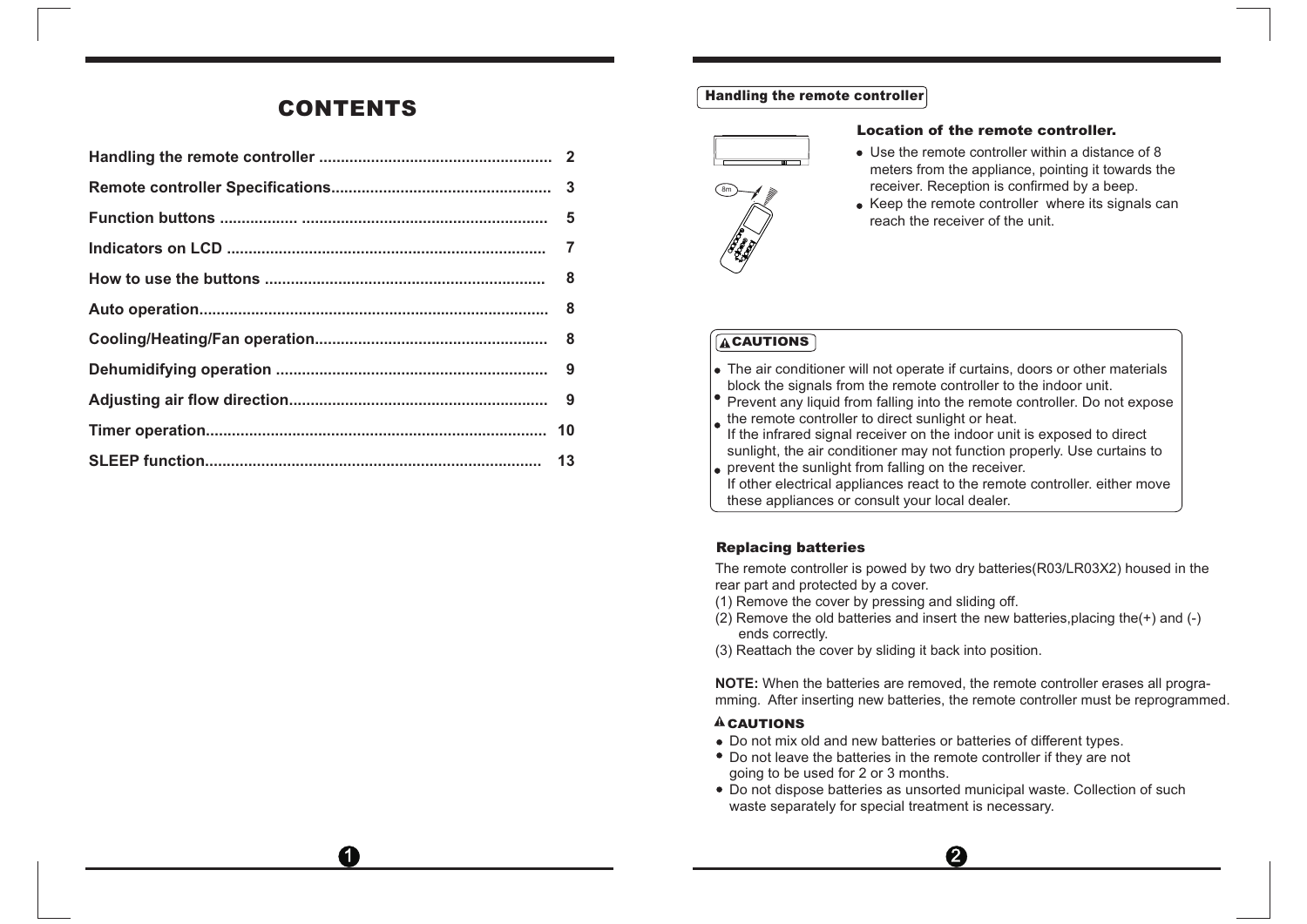### **Remote Controller Specifications**

| Model                       | RG52B/BGEU                              |  | and stops when this button is pressed again.                                           |
|-----------------------------|-----------------------------------------|--|----------------------------------------------------------------------------------------|
| Rated Voltage               | 3.0V(Dry batteries R03/LR03 $\times$ 2) |  | <b>MODE Button</b><br>Each time the button is pressed, the operation                   |
| Signal Receiving<br>l Range | 8m                                      |  | mode is selected in a sequence of following<br><b>←→AUTO ← COOL ← DRY ← HEAT ← FAN</b> |
| Environment                 | $23^{\circ}$ F~140 $^{\circ}$ F         |  | <b>NOTE:</b> Please do not select HEAT mode<br>if the machine veu nurchased is cooling |

### **Performance Feature**

- 1. Operating Mode: AUTO, COOL, DRY, HEAT and FAN.
- 2. Timer Setting Function in 24 hours.
- 3. Indoor Setting Temperature Range :  $62^{\circ}$ F~86 $^{\circ}$ F.
- 4. Full function of LCD (Liquid Crystal Display).



#### **Function buttons**



### 1 **ON/OFF Button**

Operation starts when this button is pressed and stops when this button is pressed again.

#### $\Omega$ **MODE Button**

*if the machine you purchased is cooling only type. Heat mode is not supported by the cooling only appliance.*

#### **FAN Button**

Used to select the fan speed in four steps:  $\rightarrow$  AUTO  $\rightarrow$  LOW  $\rightarrow$  MED  $\rightarrow$  HIGH  $\rightarrow$ 

## **SLEEP Button**

Active/Disable sleep function. It can maintain the most comfortable temperature and save energy. This function is available on COOL, HEAT or AUTO mode only .

**NOTE:** *While the unit is running under SLEEP mode, it would be cancelled if MODE, FAN SPEED or ON/OFF button is pressed.*

### 5 **TURBO Button**

Active/Disable Turbo function. Turbo function enables the unit to reach the preset temperature in the shortest time. When press this button on cooling mode, the unit will blow strong cooling air with super high fan speed. When press this button on heating mode(applicable to the unit adopts PTC only), the PTC will be energized and bring fast heating operation.

### 6 **LED Button**

Disable/Active indoor screen Display. When pushing the button, the indoor screen display is cleared, press it again to light the display.

 $\overline{3}$   $\overline{4}$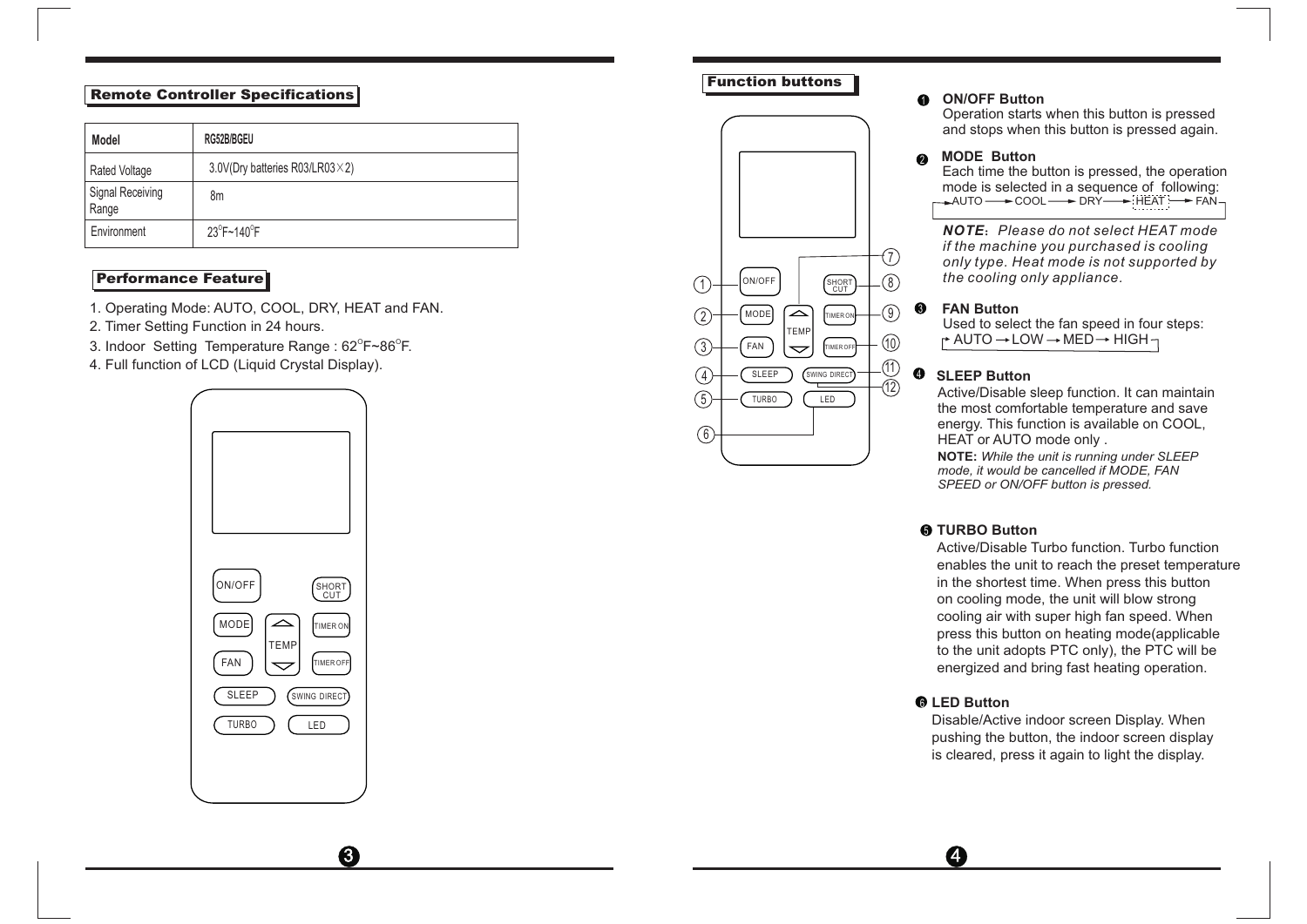

## $\blacksquare$  UP Button(  $\blacktriangle$  )

Push this button to increase the indoor temperature setting in 1°F increments to 86°F.

#### **DOWN Button(** $\rightarrow$ )

Push this button to decrease the indoor temperature setting in 1°F increments to 62°F.

**NOTE:** Press and hold  $\sim$ " and  $\sim$ " buttons together for 3 seconds will alternate the temperature display between the  $^{\circ}$ C &  $^{\circ}$ F  $^{\circ}$ scale.

#### **SHORTCUT Button**

- Used to restore the current settings or 10  $\frac{1}{2}$   $\frac{1}{2}$   $\frac{1}{2}$   $\frac{1}{2}$   $\frac{1}{2}$   $\frac{1}{2}$   $\frac{1}{2}$   $\frac{1}{2}$   $\frac{1}{2}$   $\frac{1}{2}$   $\frac{1}{2}$   $\frac{1}{2}$   $\frac{1}{2}$   $\frac{1}{2}$   $\frac{1}{2}$   $\frac{1}{2}$   $\frac{1}{2}$   $\frac{1}{2}$   $\frac{1}{2}$   $\frac{1}{2}$   $\frac{1}{2}$   $\frac{1}{2}$
- 11) On the first time connecting to the power, if  $\binom{1}{1}$   $\left(\frac{SIEEE}{S \cup EEP}\right)$   $\left(\frac{SUNING DIRECT}{S \cup EEP}\right)$ push the SHORTCUT button, the unit  $\frac{1}{2}$  push the SHORTCOT button, the unit<br>will operate on AUTO mode, 80<sup>°</sup>F, and fan  $\frac{1}{2}$   $\frac{1}{2}$   $\frac{1}{2}$   $\frac{1}{2}$   $\frac{1}{2}$   $\frac{1}{2}$   $\frac{1}{2}$ speed is Auto.
	- Push this button when remote controller is on, the system will automatically revert back to the previous settings including operating mode, setting temperature, fan speed level and sleep feature(if activated). And transmit the signals to the unit.
	- If push this button when remote controller is off, the system will only resume the previous settings and will not transmit the signals to the unit. And the sleep feature is disable.
	- $\bullet$  If pushing more than 2 seconds, the system will automatically restore the current operation settings including operating mode, setting temperature, fan speed level and sleep feature(if activated ).

#### **TIMER ON Button**   $\bf{0}$

6

Press this button to initiate the auto-on time sequence. Each press will increase the autotimed setting in 30 minutes increments. When the setting time displays 10, each press will increase the auto-timed setting 60 minutes increments. To cancel the auto-timed program, simply adjust the auto-on time to 0.0.



#### **TIMER OFF Button 10**

Press this button to initiate the auto-off time sequence. Each press will increase the autotimed setting in 30 minutes increments. When the setting time displays 10, each press will increase the auto-timed setting 60 minutes increments. To cancel the auto-timed program, simply adjust the auto-off time to 0.0

#### **DIRECT Button** 1 1

Used to change the louver movement and set the desired up/down air flow direction. The louver changes  $6^{\circ}$  in angle for each press.

#### **SWING Button**

Used to stop or start horizontal louver auto swing feature.

#### *N O TE:*

6

- Buttons design might be slightly different from the actual one you purchased depending on individual models.
- All the functions described are a c c o m plis h ed by t he i n d o or u nit. If t he indoor unit has no this feature, there is no corresponding operation happened when press the relative button on the remote c o n t r oller.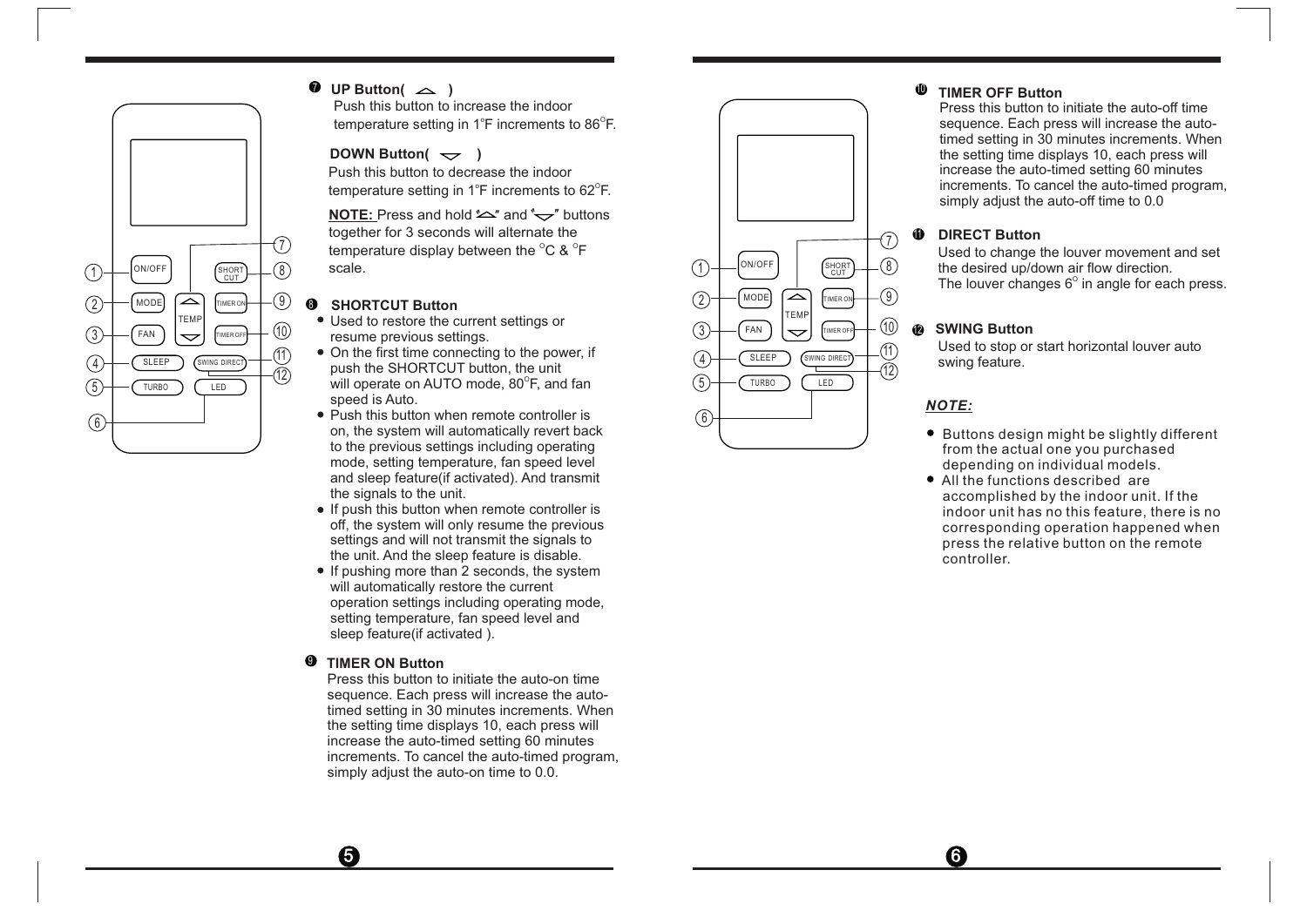#### **Indicators on LCD**



#### **Mode display**

Displays the current operation mode. Including auto( $\bigcirc$ ), cool( $\mathcal{K}$ ), dry( $\bigwedge$ ), heat( $\mathcal{K}$ ) (Not applicable to cooling only models), fan( $\hat{\mathbf{S}}$ ) and back to auto( $\uparrow$ ).

#### **T ransmission Indicator**

This transmission indicator lights when remote controller transmits signals to the indoor unit.

#### **ON/OFF display**

Displayed by pressing the ON/OFF button. Press the ON/OFF button again to remove.

#### **TIMER ON display**

Displayed when TIMER ON time is set.

### **TIMER OFF display**

Displayed when TIMER OFF time is set.

#### **Sleep Display**

Displayed under sleeping operation. Press the SLEEP button again to remove.

#### **FOLL OW ME Display(on some models)**

Displayed when FOLLOW ME function is activated.

#### **Temp./Timer display**

Displays the temperature setting(62 $\mathrm{^{\circ}F{\sim}86^{\circ}F}$ ). When you set the operating mode to FAN, no temperature setting is displayed. And if in the TIMER mode, shows the ON and OFF settings of the TIMER.

#### **Fan speed display**

Displays the selected fan speed, AUTO(no display) and three fan speed levels " $\mathbf{x}$  is " (LOW) " $\mathbf{x}$  is the " (MED) " " (HIGH) can be indicated. The fan speed is AUTO when the operating mode is either AUTO or DRY.

#### **Note:**

 $\boldsymbol{\Omega}$ 

*of clear presentation. But during the actual operation only the relative functional signs are shown on the display window. All indicators shown in the figure are for the purpose* 





#### **How to use the buttons**

#### <u>Auto operation</u>

E n s u re t he u nit is plu g g ed in a nd p o w er is available. The OPERATION indicator on the display panel of the indoor unit starts flashing. 1. Press the **MODE** button to select Auto.

- 2. Press the **UP/DOWN** button to set the desired temperature. The temperature can be set within a range of 62 $^{\circ}$ F~86 $^{\circ}$ F in 1 $^{\circ}$ F increments.
- 3. P r e ss t he **O N / O F F** b u t t on to s t a rt t he air c o n ditio n er.

#### *NOTE*

- *1. In the Auto mode, the air conditioner can logically choose the mode of Cooling, Fan, and Heating by sensing the difference between the actual ambient room temperature and the setting temperature on the remote controller.*
- *2. In the Auto mode, you can not switch the fan speed. It has already been automatically controlled.*
- *3. If the Auto mode is not comfortable for you , the desired mode can be selected manually.*

#### **Cooling /Heating/Fan oper ation**

E n s u re t he u nit is plu g g ed in a nd p o w er is a v aila ble.

- 1. P r e ss t he **M O DE**  b u t t on to s ele ct C O O L, H E A T ( c o oling & h e a ting m o d els o nly) or FAN m o d e .
- 2. Press the **UP/DOWN** buttons to set the desired temperature. The temperature can be set within a range of 62 $^{\circ}$ F~86 $^{\circ}$ F in 1 $^{\circ}$ F increments.
- 3. Press the **FAN** button to select the fan speed in f o ur s t e p s-A u t o, L ow, M e d , or Hig h.
- 4. P r e ss t he **O N / O FF**  b u t t on to s t a rt t he air c o n ditio n er.

#### *NOTE*

8

 *In the FAN mode, the setting temperature is not displayed in the remote controller and you are not able to control the room temperature either. In this case, only step 1, 3 and 4 may be performed.*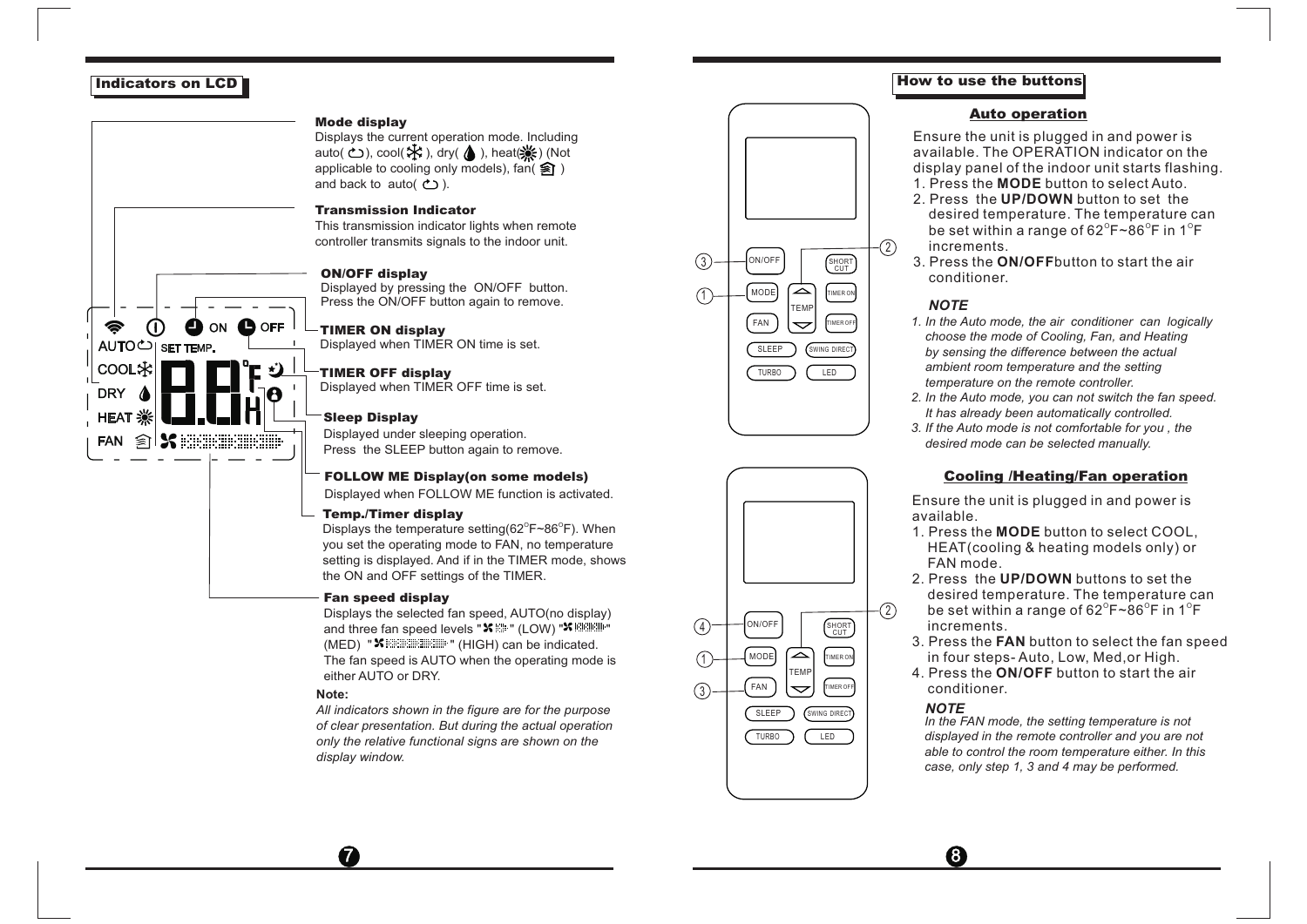

#### **Dehumidifying operation**

E n s u re t he u nit is plu g g ed in a nd p o w er is available. The OPERATION indicator on the display panel of the indoor unit starts flashing.

- 1. Press the **MODE** button to select DRY mode.
- 2. Press the **UP/DOWN** buttons to set the desired temperature. The temperature can be set within a range of 62 $^{\circ}$ F~86 $^{\circ}$ F in 1 $^{\circ}$ F increments.
- 3. Press the **O N / O FF**  b u t t on to s t a rt t he air c o n ditio n er.

#### *NOTE*

 *In the Dehumidifying mode, you can not switch the fan speed. It has already been automatically controlled.*



Use the SWING and DIRECT button to adjust the desired airflow direction.

- 1. When push the DIRECT button, the horizontal louver changes 6 degree in angle for each push.
- 2. When push the SWING button, the louver will swing up and down automatically.
- **NOTE:** When the louver swing or move to a position which would affect the cooling or heating effect of the air conditioner, it would automatically change the swing/moving direction.

 $\boldsymbol{0}$ 



#### **T i m er o p e r a t i o n**

Press the TIMER ON button can set the auto-on time of the unit. Press the TIMER OFF button can set the auto-off time of the unit.

#### **To set the Auto-on time.**

- 1. Press the TIMER ON button. The remote controller shows TIMER ON, the last Auto-on setting time and the signal "H" will be shown on the LCD display area. Now it is ready to reset the Auto-on time to STAR T the operation.
- 2. Push the TIMER ON button again to set desired Auto-on time. Each time you press the button, the time increases by half an hour between 0 and 10 hours and by one hour between 10 and 24 hours.
- 3. After setting the TIMER ON ,there will be a one second delay before the remote controller transmits the signal to the air conditioner. Then, after approximately another 2 seconds, the signal "h" will disappear and the set temperature will re-appear on the LCD display window .

#### **To set the Auto-off time.**

1 0

- 1. Press the TIMER OFF button. The remote controller shows TIMER OFF, the last Auto-off setting time and the signal "H" will be shown on the LCD display area. Now it is ready to reset the Auto-off time to stop the operation.
- 2. Push the TIMER OFF button again to set desired Auto-off time. Each time you press the button, the time increases by half an hour between 0 and 10 hours and by one hour between 10 and 24 hours.
- 3. After setting the TIMER OFF ,there will be a one second delay before the remote controller transmits the signal to the air conditioner. Then, after approximately another 2 seconds, the signal "H " will disappear and the set temperature will re-appear on the LCD display window .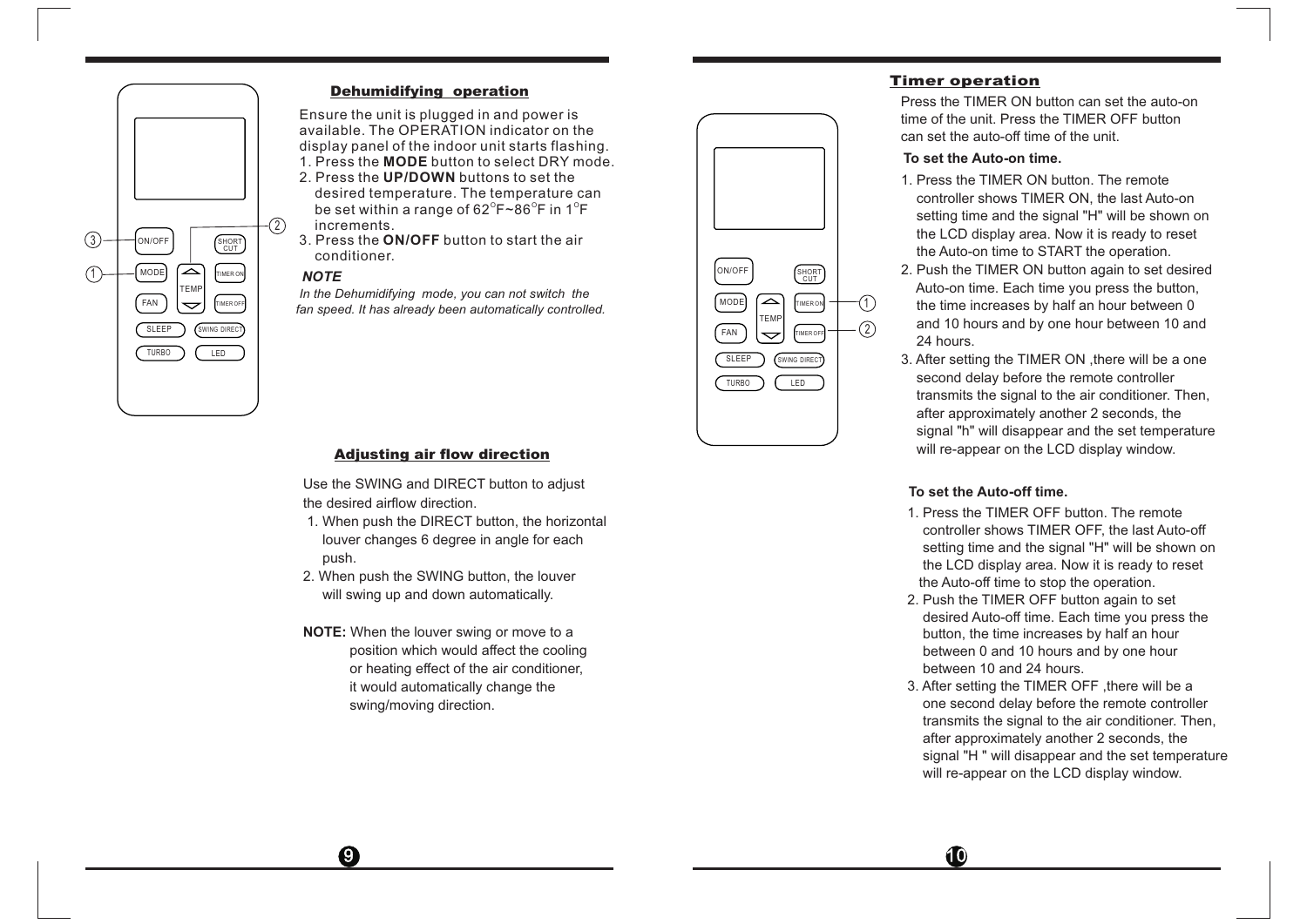#### **A** CAUTION

 The effective operation time set by the remote controller for the timer function is limited to the following settings: 0.5, 1.0, 1.5, 2.0, 2.5, 3.0, 3.5, 4.0, 4.5, 5.0, 5.5, 6.0, 6.5, 7.0, 7.5, 8.0, 8.5, 9.0, 9.5, 10, 11, 12, 13, 14, 15,16,17, 18, 19, 20, 21, 22, 23 and 24.

#### **Example of timer setting**



#### **(Auto-on Operation) TIMER ON**

The TIMER ON feature is useful when you want the unit to turn on automatically before you return home. The air conditioner will automatically start operating at the set time.

#### **Example:**

To start the air conditioner in 6 hours.

- 1. Press the TIMER ON button, the last setting of starting operation time and the signal "H" will show on the display area.
- 2. Press the TIMER ON button to display "6.0H " on the TIMER ON display of the remote controller.
- 3. Wait for 3 seconds and the digital display area will show the temperature again. The "TIMER ON" indicator remains on and this function is activated.





Set 10 hours later

 $\bigcap_{r}$ 

Set

Stop

-----

**OON OOFF** 

ILIH

Start

10 hours later after setting

2 hours later after setting

## **TIMER OFF**

#### **(Auto-off Operation)**

The TIMER OFF feature is useful when you want the unit to turn off automatically after you go to bed. The air conditioner will stop automatically at the set time.

#### **Example:**

To stop the air conditioner in 10 hours.

- 1. Press the TIMER OFF button, the last setting of stopping operation time and the signal "H" will show on the display area.
- 2. Press the TIMER OFF button to display "10H " on the TIMER OFF display of the remote controller.
- 3. Wait for 3 seconds and the digital display area will show the temperature again. The "TIMER OFF" indicator remains on and this function is activated.

#### **COMBINED TIMER**

(Setting both ON and OFF timers simultaneously)

TIMER OFF  $\rightarrow$  TIMER ON

(On  $\rightarrow$  Stop  $\rightarrow$  Start operation)

This feature is useful when you want to stop the air conditioner after you go to bed, and start it again in the morning when you wake up or when you return home.

#### **Example:**

To stop the air conditioner 2 hours after setting and start it again 10 hours after setting.

1. Press the TIMER OFF button.

- 2. Press the TIMER OFF button again to display 2.0H on the TIMER OFF display.
- 3. Press the TIMER ON button.
- 4. Press the TIMER ON button again to display 10H on the TIMER ON display .
- 5. Wait for 3 seconds and the digital display area will show the temperature again. The "TIMER ON OFF" indicator remains on and this function is activated.

 $11$  12  $12$  12  $12$  12  $12$  12  $12$  12  $12$  12  $12$  12  $12$  12  $12$  12  $12$  12  $12$  12  $12$  12  $12$  12  $12$  12  $12$  12  $12$  12  $12$  12  $12$  12  $12$  12  $12$  12  $12$  12  $12$  12  $12$  12  $12$  12  $12$  12  $12$  12  $12$  12  $12$